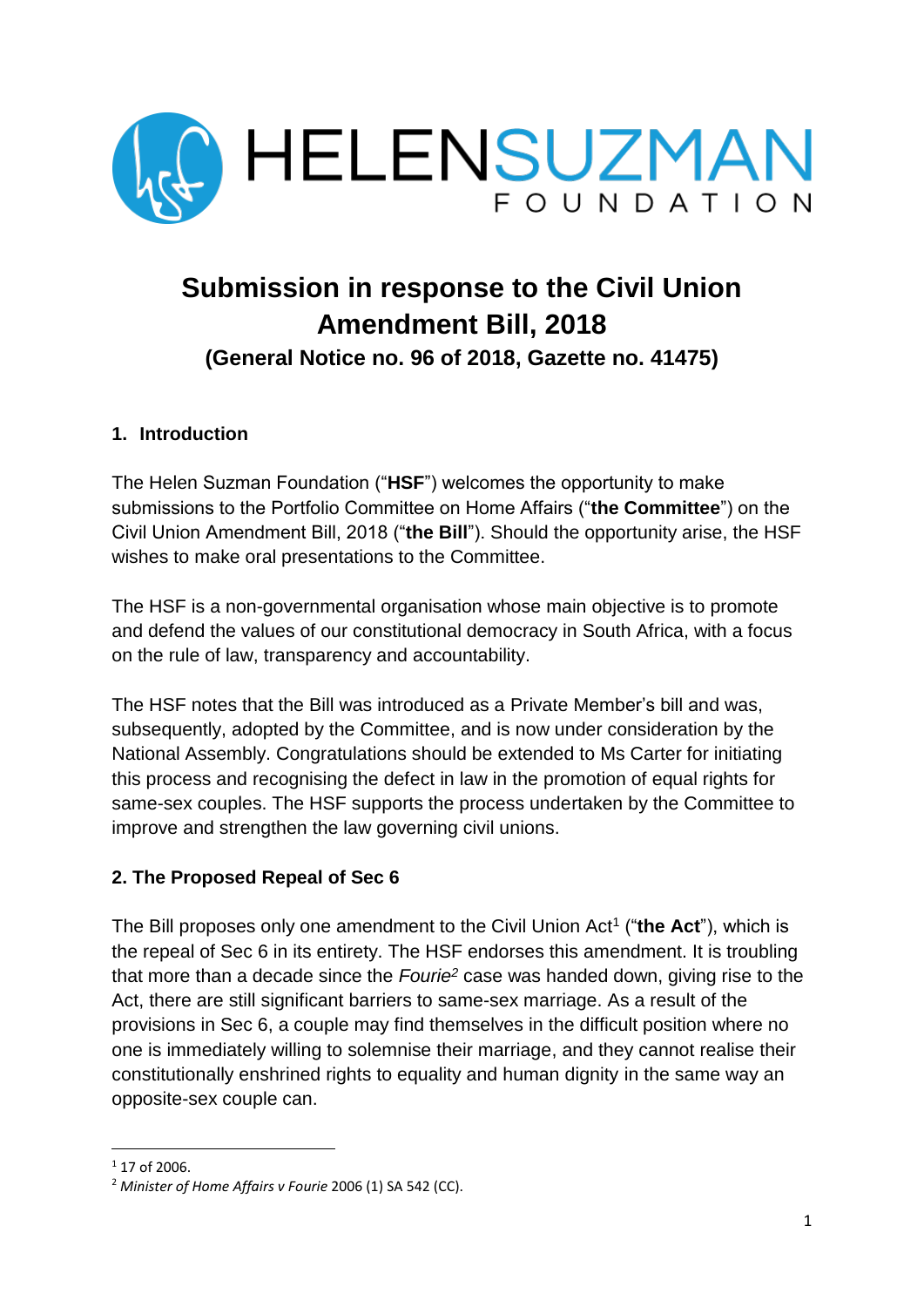The HSF is of the view that the repeal of Sec 6 would be futile unless Sec 4(1) of the Act is also amended. This subsection states that:

Solemnisation of civil union

4. (1) A marriage officer may solemnise a civil union in accordance with the provisions of this Act.

(2) Subject to this Act, a marriage officer has all the powers, responsibilities and duties as conferred upon him or her under the Marriage Act to solemnise a civil union.

If Sec 6 is repealed, the word 'may' in Sec 4(1) incorrectly confers some level of discretion on marriage officers to refuse to solemnise civil unions. The HSF therefore recommends that Sec 4(1) reads:

4. (1) A marriage officer shall solemnise a civil union in accordance with the provisions of this Act.

# **3. Substantiating the HSF's position**

1

The HSF agrees with the argument made in the Memorandum on the Objects of the Bill in support of the proposed amendment. We fear that there is a double standard of who is exempt from presiding over marriages in terms of both pieces of legislation.

The Marriage Act (the legislation which governs heterosexual marriages) states that a religious marriage officer cannot be compelled to solemnise a marriage which would not conform to the rites, formularies, tenets, doctrines or discipline of his religious denomination or organisation (Sec 31). No similar provision exists for civil servants who are marriage officers. A a civil marriage officer (other than those in Sec 31) must solemnise all (heterosexual) marriages placed before him or her and is not allowed to refuse to solemnise a marriage on the grounds of conscience, religion or belief.

In terms of Sec 6 of the Civil Union Act, a civil servant who is a marriage officer may object to the solemnisation of a marriage on the grounds of conscience, religion or belief. In the Civil Union Act there is no similar provision that applies to religious marriage officers. An explanation for this could lie in the fact that both the religious institution and the individual religious official must apply separately to conduct civil unions therefore they are 'exempt' until they opt in.<sup>3</sup>

<sup>3</sup> Bonthuys 'Irrational accommodation: conscience, religion and same sex in South Africa' *The South African Law Journal* p 475 points to a further difference between religious and civil marriage officers: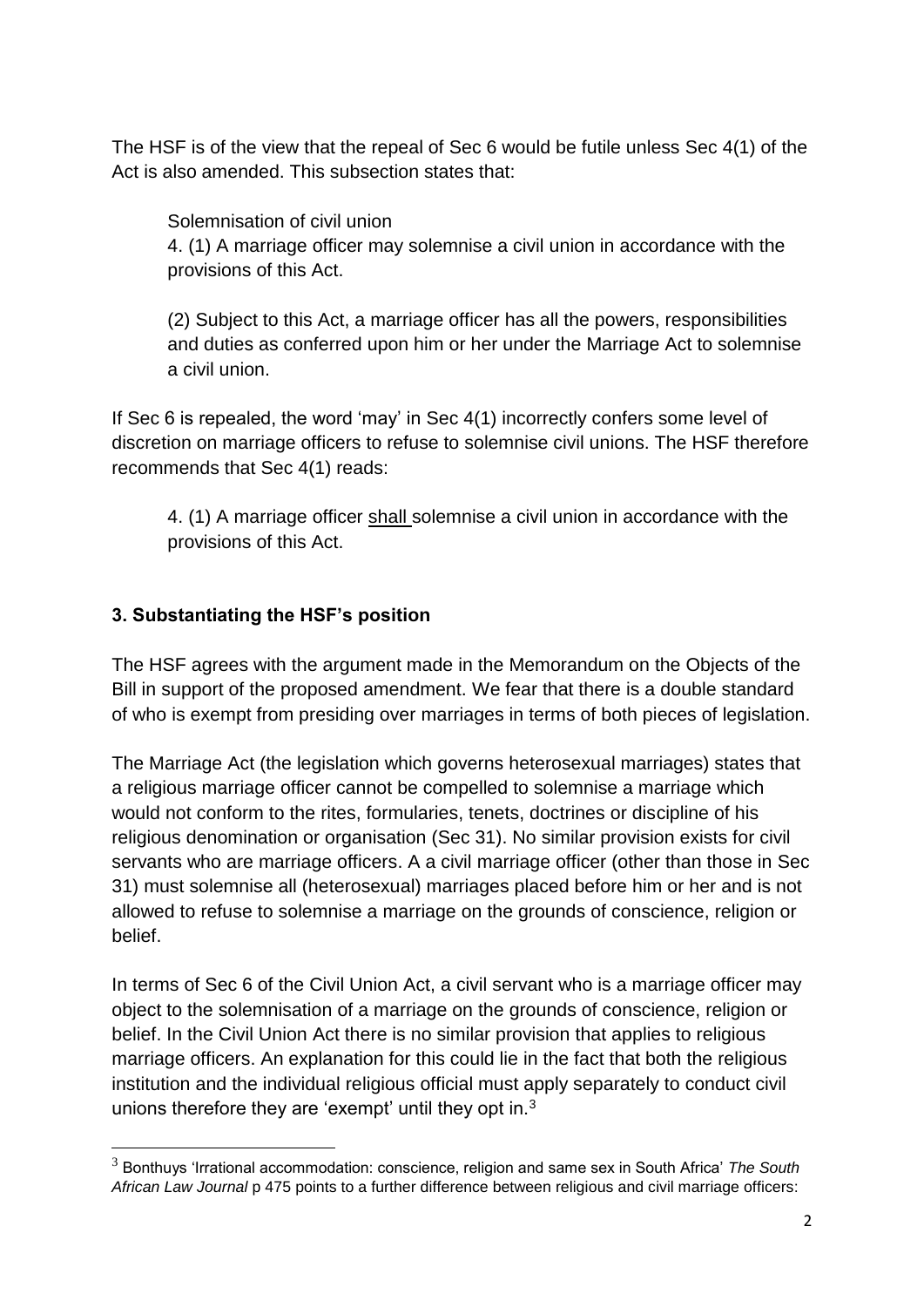With the allowance made in Sec 6 of the Act, compounded by the fact that it is cumbersome for religious marriage officers to apply to conduct civil unions, the number of marriage officers who are willing to conduct same-sex marriages is diminished. According to one source<sup>4</sup>, 421 of the total 1 130 civil marriage officers fall under the category of exemption in terms of Sec 6 of the Act. Furthermore, as articulated in the tenets or doctrines of most religious organisations, the religious solemnisation of same-sex marriage is prohibited and therefore congregants must rely on the willingness of a civil marriage officer to realise their right to enter into a civil union. The fact therefore remains that it is more difficult for same-sex couples to get married than it is for opposite-sex couples as a consequence of the governing legislation. In some instances, the cost of this discrepancy amounts to the infringement of the right to equality and human dignity.

# **4. The duties binding a civil servant**

Sec 239 of the Constitution defines an organ of state as follows:

"organ of state" means –

(a) any department of state or administration in the national, provincial or local sphere of government; or

(b) any other functionary or institution –

- (i) exercising power or performing a function in terms of the Constitution or a provincial constitution; or
- (ii) exercising a public power or performing a public function in terms of any legislation, but does not include a court or a judicial officer;

In terms of the definition in the Constitution and how case law has interpreted the 'exercise of public power' it is reasonable to assume that marriage officers could be considered organs of state. The act of solemnising a marriage or civil union may constitute the 'exercise of public power' (a concept that has been broadly interpreted<sup>5</sup>) and it is indisputable that this power is exercised in terms of legislation (either the Civil Union Act or the Marriage Act). This assertion is based on precedent

**<sup>.</sup>** "In the case of civil unions both the institution and the individual religious official must apply separately, while in the case of marriages, one application suffices". She further points to the fact that the process of appointment of religious marriages officers is more onerous and this decreases the chances of religious marriage officers applying to solemnise civil unions.

At p 479: Compared to Sec 31 of the Marriage Act, Sec 6 is actually framed in far broader terms. In addition to Sec 6 being so broadly phrased, there is nothing that requires the belief for which the accommodation is sought is genuinely held and there 'is no requirement that civil marriage officers motivate or justify their beliefs, nor can the Minister reject their objections on any grounds whatsoever. …The Civil Union Act is far too wide and invites abuse."

<sup>4</sup> James Lotter, Daily Maverick Op-Ed: It is time to secularise marriage in South Africa, 20 Feb 2018. <sup>5</sup> *M & G Media Ltd and Others v 2010 FIFA World Cup Organising Committee South Africa Ltd and Another* 2011 (5) SA 163 (GSJ).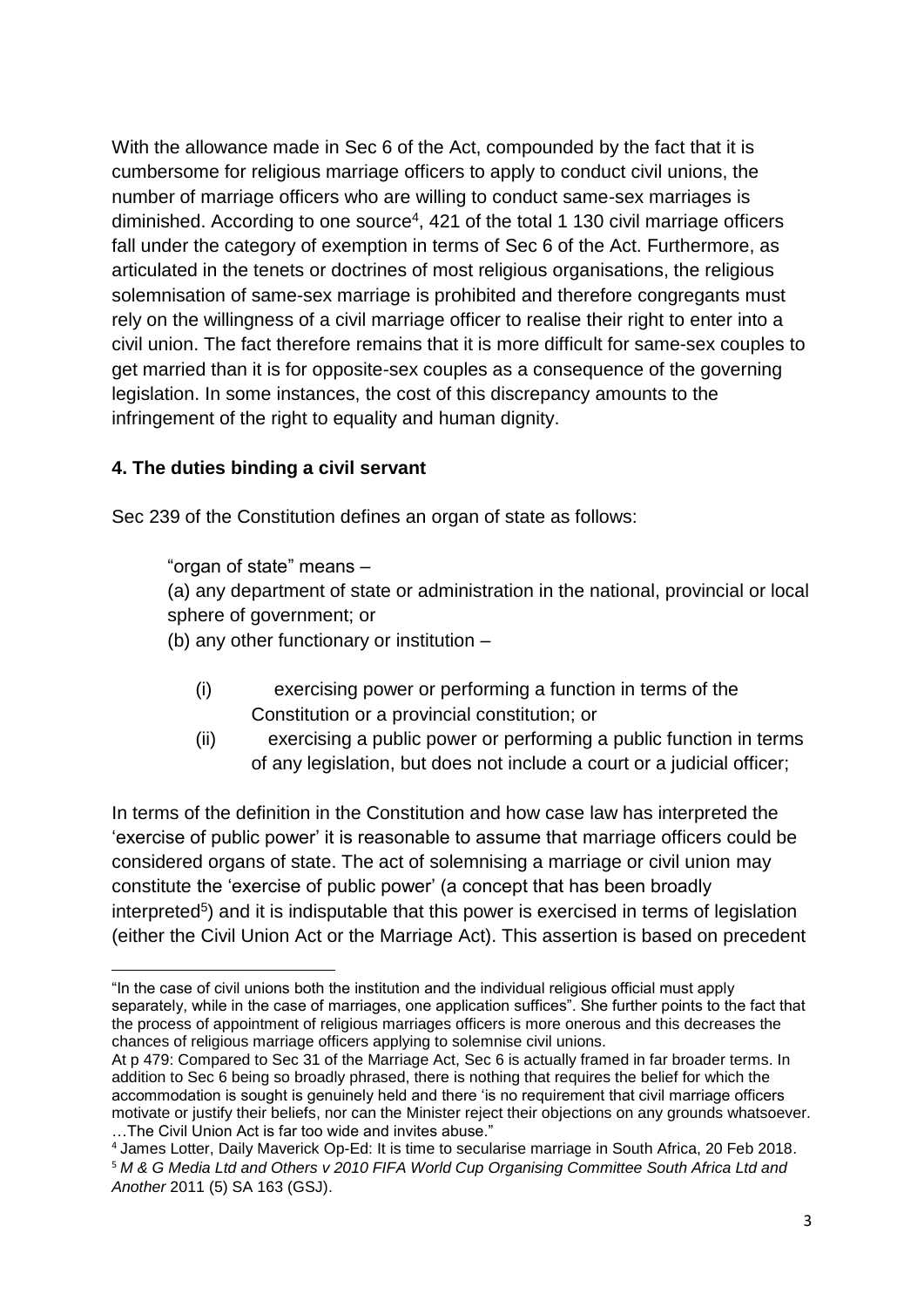from distinguishable cases heard in the Superior Courts but the exact facts must still be tested to establish legally binding authority.<sup>6</sup>

The question then arises whether an organ of state can refuse to exercise this power on behalf of the state on the ground of conscience, belief or religion and moreover if that refusal infringes on the right of an individual. Allowing a functionary of the state this discretion amounts to a negation of the State's overarching role in regulating both its own behaviour and that of its servants/functionaries, and could amount to an endorsement by the state of unfair discrimination.

The analogy of a judge presiding over a divorce matter can be used to demonstrate how the act of conferring a new legal status on individuals on behalf of the state has to be done impartially and cannot be obstructed on the ground of religion, conscience or belief. A judge who may be a devout member of a religion that condemns divorce cannot lawfully refuse to grant a divorce order to a couple who seek to have their marriage annulled. Similarly, a state functionary should not be permitted to refuse to bestow a new legal status (from unmarried to married) on two individuals on behalf of the state on the ground of religion, conscience or belief (especially when their right to equal treatment is guaranteed by the Constitution).

It must be emphasised that even if this interpretation fails, it does not undo the principle. A marriage officer when acting to solemnise a marriage – either in terms of the Marriage Act or the Civil Union Act – does so on behalf of the state and not his or her religious organisation. While a marriage officer may refuse to officiate the religious celebrations of a marriage for personal reasons, this allowance should not extend to the duty to act as an agent of the state. The duty is simple: the marriage officer, on behalf of the state – through the solemnisation of a marriage – bears witness to the *legal* process.

#### **5. Public law/private law distinction**

1

The argument made in paragraph 4 of this submission is easier to comprehend when one draws a clear distinction between civil and religious marriages. Marriage under both Acts has different implications, depending on whether the couple opts for a religious marriage in addition to a civil marriage. A marriage must first be solemnised in terms of the prescribed formula (Sec 30 of the Marriage Act and Sec 11 of the

<sup>&</sup>lt;sup>6</sup> What constitutes the exercise of a public power is hotly contested and has to be determined on a case by case basis. In the case of *Airports Company SA v ISO Leisure OR Tambo (Pty) Ltd* 2011 (4) SA 642 (GSJ) at para 55 it was held that the essential enquiry was 'whether the said conduct arises from the exercise of a governmental function or not'. If you also consider other factors (listed in *Calibre Clinical Consultants (Pty) Ltd and Another v National Bargaining Council for the Road Freight Industry and Another* 2010 (5) SA 457 (SCA)) such as how closely regulated the employee is by statute it is easy to reach the conclusion that the solemnisation of a marriage by a civil marriage officer is the exercise of a public power.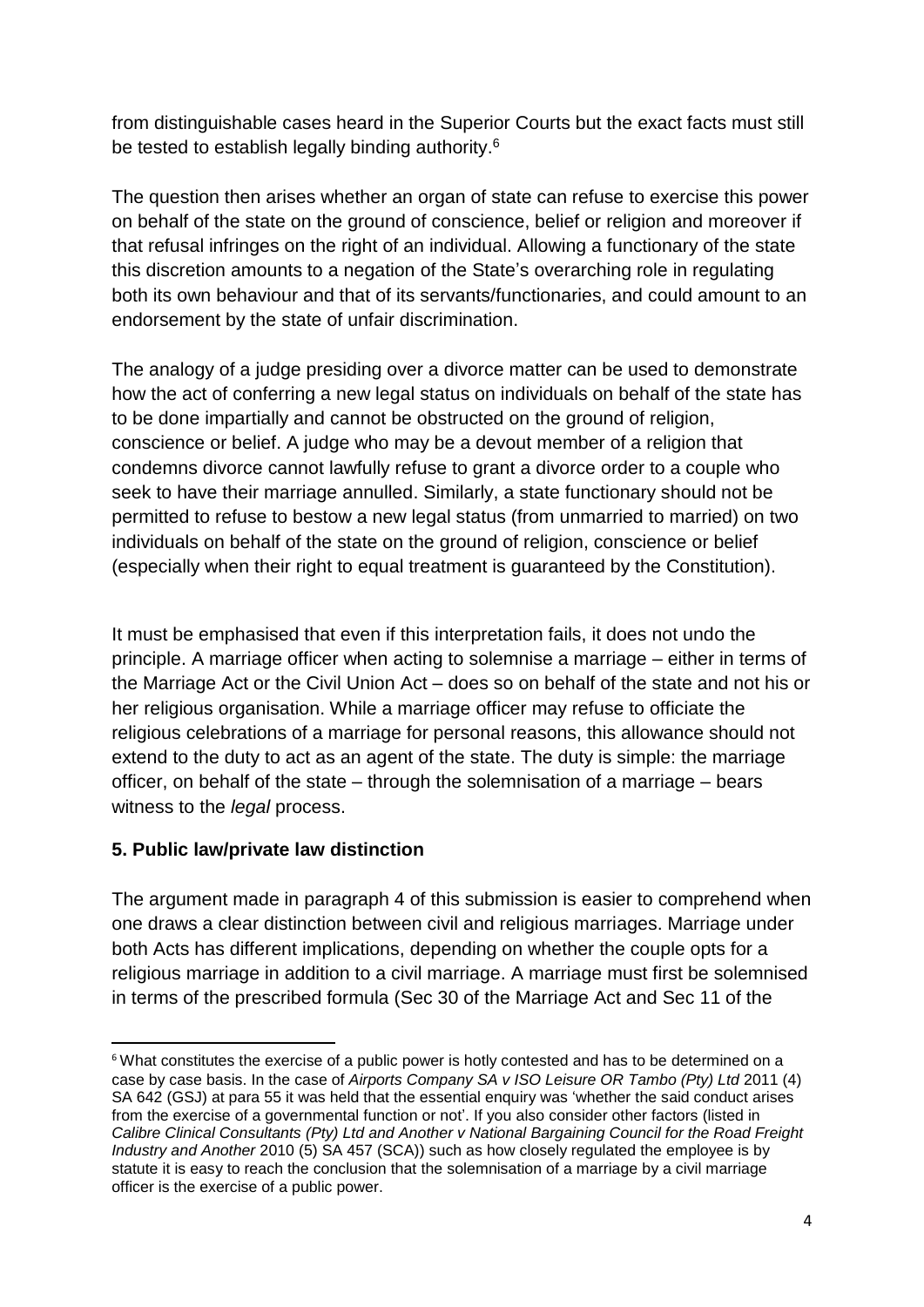Civil Union Act) that is composed of secular words. If a religious marriage officer (who has been issued with a licence to conduct civil marriages) is presiding over the ceremony he/she may, with the couple's consent, then proceed to bless the marriage according to the rites of the religious denomination.

Civil marriage officers are only permitted to perform the first part of the ceremony described. A religious marriage officer may perform both functions. For one part of the ceremony they are acting in terms of legislation on behalf of the state recognising the new legal status being conferred on two individuals. For the other part they are bestowing recognition of the couple's union on behalf of the religious body they represent and this is governed by the rites of that religion. These are in fact two entirely distinct processes serving separate purposes and the conflation (and subsequent confusion) arises from the dual function a religious marriage officer can play.

It is helpful to consider these two functions in terms of public and private law. While the solemnisation of a civil marriage falls within the realm of public law in so far as it relates to the relationship between the individual and the state, the celebration of a religious marriage is a private law matter as it concerns the relationship between the individual and the religious institution.

The HSF accepts the discretion granted to religious officials to decide which religious weddings they are willing to officiate. The HSF however does not support the position that this discretion should extend to any marriage officer in deciding which civil weddings they will preside over. It is understood that religious marriage officers are afforded this duty for convenience but this has allowed for a confusing conflation between religious and civil marriages. As a starting point for reconsidering the legal framework governing marriage in South Africa, insight can be gleaned from other jurisdictions.

#### **6. Jurisdictional comparison**

In light of the distinction discussed in paragraph 5 of this submission it may be useful to consider how other jurisdictions manage this dilemma. A comparative study of same-sex marriage rights identifies certain trends in the legislative history of LGBTIQ rights.<sup>7</sup> The progression of moving towards legalising same-sex marriage was relatively slow and gradually moved from protecting same-sex relationships to finally allowing for same-sex marriage and equal adoption rights for same-sex couples. The final step to achieving equality was reworking the marriage legislation to be 'gender neutral' rather than enacting a separate piece of legislation to govern same-sex unions. What makes this approach easier to facilitate is the fact that only civil

<sup>1</sup> <sup>7</sup> Glass, Kubasek and Kiester 'Toward A 'European Model' of Same-Sex Marriage Rights: A Viable Pathway for the U.S.?' *Berkley Journal of International Law* vol 29: 1, 2011.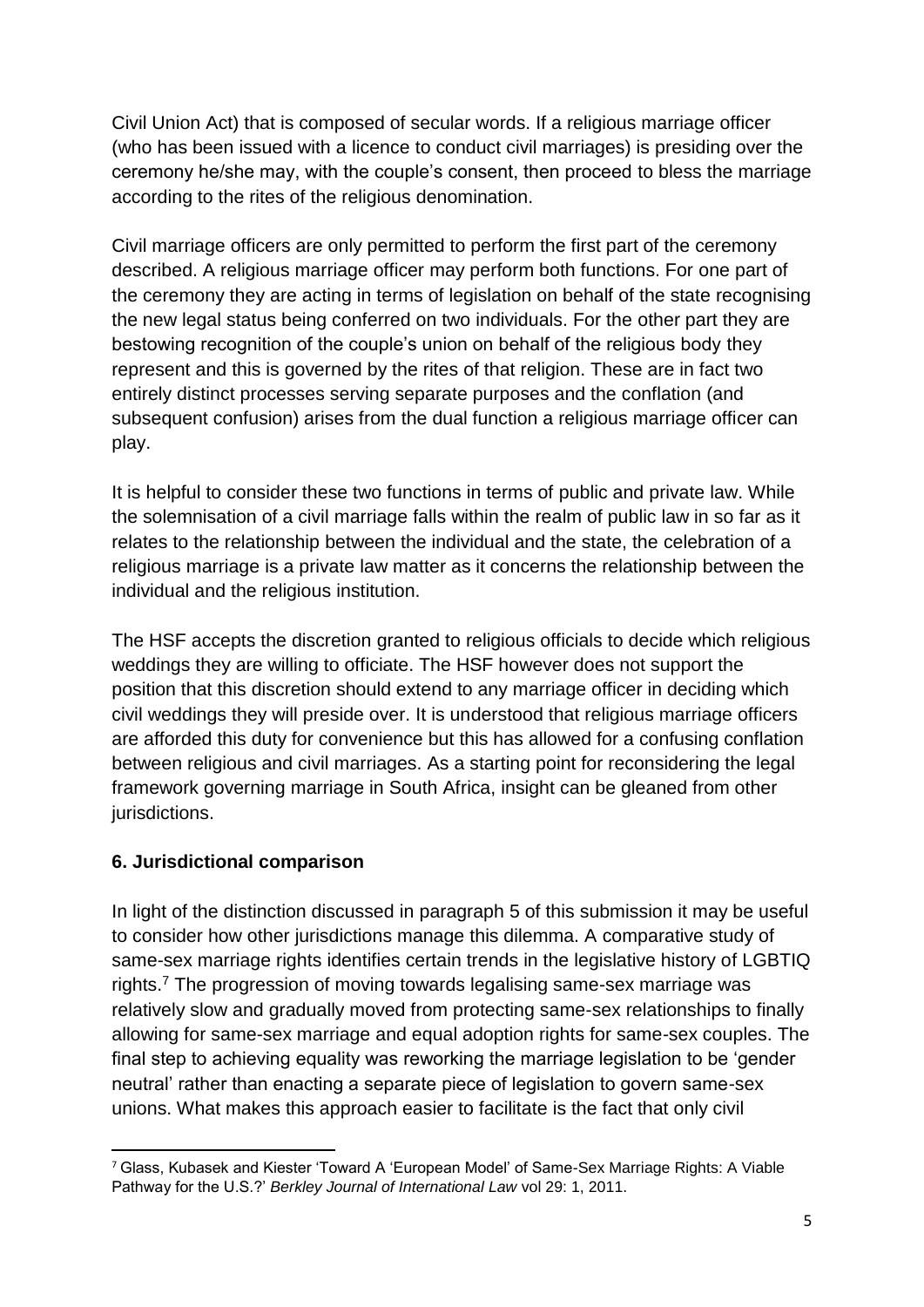marriages are recognised and although couples can have a religious marriage ceremony those are purely the business of the couple and the religious body or institution. In almost all of those jurisdictions which have proceeded along these progressive lines, religious officials are not entitled to perform civil marriages.

Although far beyond the scope of this Bill, a strong argument can be made for moving the law that governs marriage and civil unions in South Africa to reflect the above systems. The HSF is of the view that South Africa must adopt a model that achieves the following:

- The separation of religious and traditional marriage ceremonies from civil marriage ceremonies.
- The establishment of one legal framework that governs Marriage in South Africa. This would mean the integration of the Civil Union Act, The Recognition of Customary Marriages Act, the law to be enacted governing Muslim marriages and the Marriage Act into one or two comprehensive pieces of legislation.
- A consequence of the HSF's recommendation is that there will be far fewer holders of civil marriage licences. To rectify this deficiency the category of those who can function as marriage officers should be broadened to include other non-religious offices such as diplomatic or consular representatives.

# **7. Current/ future difficulties**

The case of *KOS and Others v Minister of Home Affairs and Others* 2017 (6) SA 588 (WCC) highlights an additional problem caused by the dual legislation governing marriage and civil unions. The discrimination and bureaucratic obstruction the plaintiffs faced<sup>8</sup> make a strong argument for integrating the Civil Union Act and the Marriage Act and framing all related legislation in gender-neutral terms. While this case was resolved and the plaintiffs were granted the primary remedies they sought it raises bigger concerns about the inclusion of transgender rights in the discussions of same-sex marriage, civil unions and the legal framework.

The HSF would strongly urge this Committee to rethink the legal framework governing marriage and civil unions to enhance the realisation of rights held by everyone in the LGBTIQ community. The legal uncertainty facing transgender individuals will inevitably lead to further legal challenges like the case cited above.

**<sup>.</sup>** <sup>8</sup> The Plaintiffs were three couples married under the Marriage Act. One partner in each couple experienced gender dysphoria and commenced the gender transition process. The Department of Home Affairs (one of the Respondents) highlighted the confusion caused by the dual legislation, a general misunderstanding of the rights these couples had and ultimately the bureaucratic mess caused by an alleged inconsistency between the application of the Alteration of Sex Description and Sex Status Act 49 of 2003 and the Marriage Act.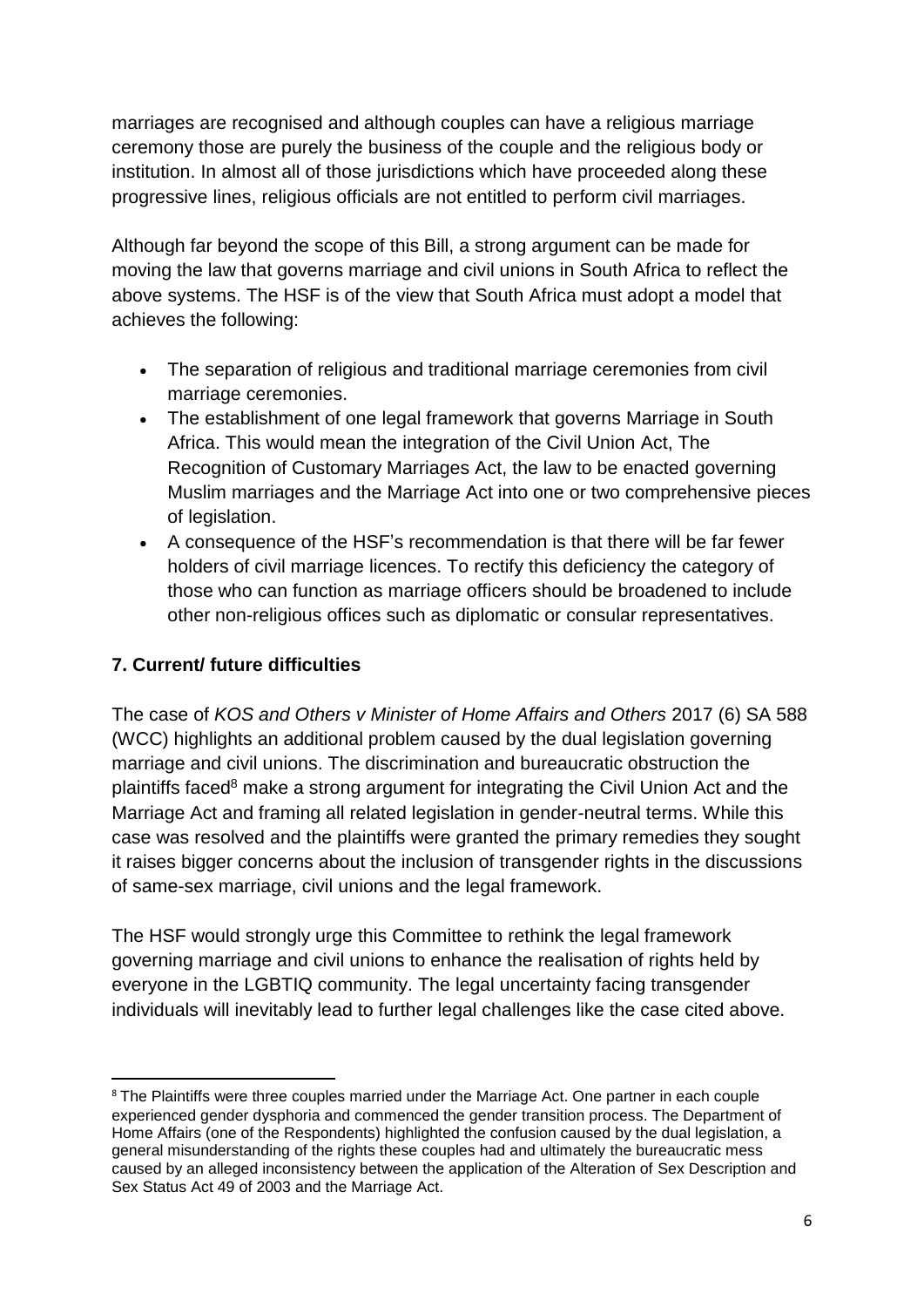Finally, it must be acknowledged that many South Africans in the LGBTIQ are extremely vulnerable in society. Much more work needs to be done to afford these individuals protection at a more basic level. To realise one's right to same-sex marriage, one first has to feel safe to identify as gay in your community or openly have a partner of your choice. Unfortunately, that is not the reality for far too many.

# **8. Resources**

In 2001, the South African Law Reform Commission produced a very thorough report, reviewing the Marriage Act.<sup>9</sup> The report was compiled by a highly qualified team and was the result of a 1999 Discussion Paper on the Marriage Act.<sup>10</sup> The Report includes a draft Marriage Act Amendment Bill which seeks to update both the terminology and procedure to be more relevant. The recommendations should not be adopted verbatim because since the Report's publication, same-sex marriage was legalised. Nonetheless, the HSF urges that the recommendations made be revisited as some could provide for a helpful starting point for an overhaul of the legislation governing marriage in South Africa.

# **9. Conclusion**

What this submission seeks to do:

- First, to consider the proposed repeal of Sec 6 of the Bill which the HSF endorses. For consistency, one further technical recommendation is made which is the substituting of the word 'shall' for 'may' in Sec 4(1) of the Act
- Secondly, to bring attention to the complicated system that governs marriage of both opposite-sex and same-sex couples in South Africa and advocates for the adoption of a simplified, more secular model in line with the Constitution.

The HSF is very pleased that this Committee adopted the Bill and is committed to promoting the rights of all who live in this country. In engagements going forward and future consideration of legislative amendments, the HSF would encourage greater awareness of transgender issues and the additional protection needed for those exposed to homophobia on a daily basis in order to realise the promises contained in the Constitution.

**<sup>.</sup>** <sup>9</sup> South African Law Commission, *Report on the Review of the Marriage Act 25 of 1961,* May 2001. <sup>10</sup> South African Law Commission, *Discussion Paper 88: Review of the Marriage Act (Project 109)*, September 1999.